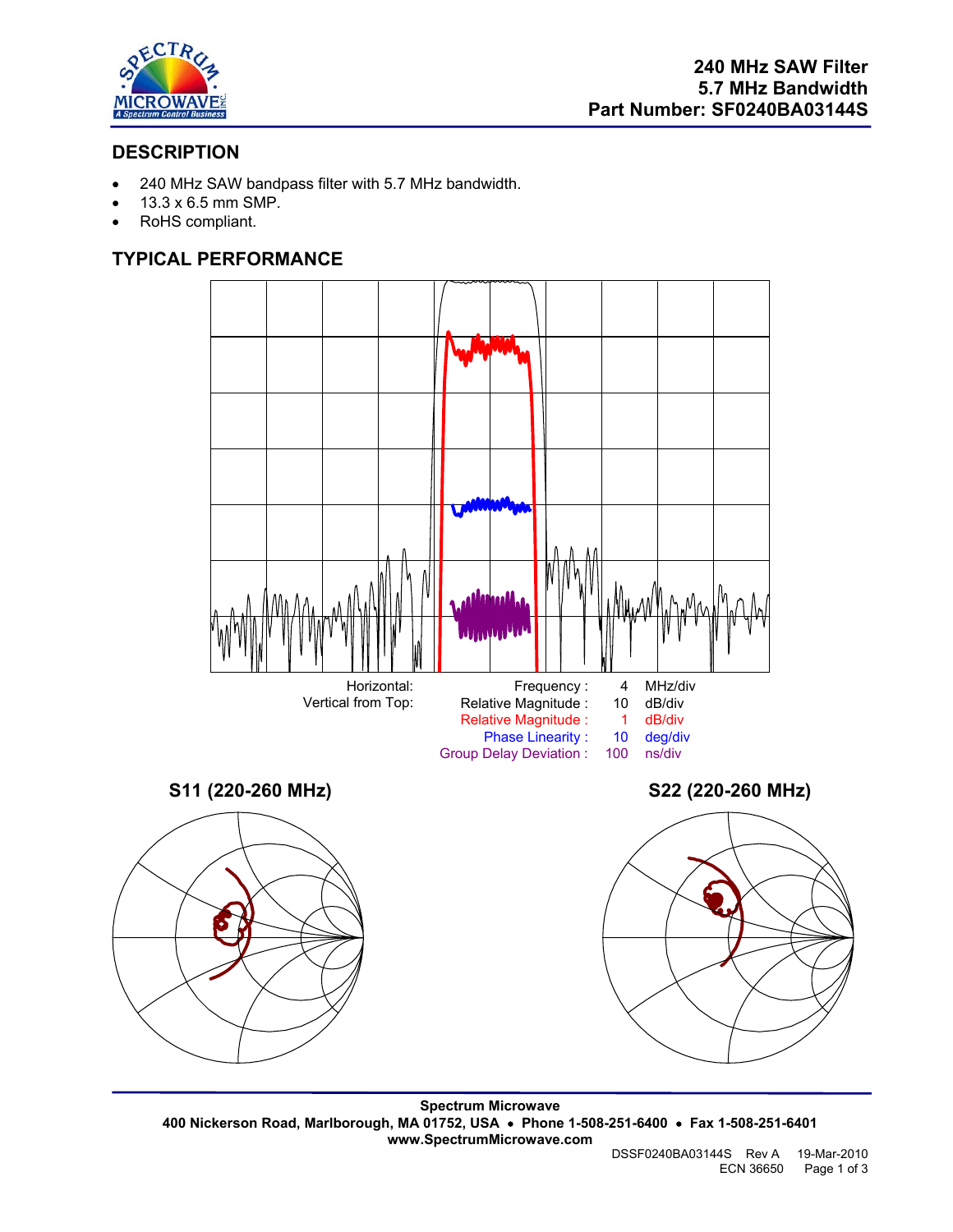

### **SPECIFICATION**

| <b>Parameter</b>                                     | <b>Min</b> | <b>Typ</b> | <b>Max</b>      | <b>Units</b> |
|------------------------------------------------------|------------|------------|-----------------|--------------|
| Center Frequency, F <sub>c</sub>                     |            | 240        |                 | <b>MHz</b>   |
| Insertion Loss at Fc                                 |            | 17.1       | 20              | dB           |
| 1 dB Bandwidth                                       | 5.7        | 6.30       |                 | <b>MHz</b>   |
| 20 dB Bandwidth <sup>2</sup>                         |            | 7.73       | 7.9             | <b>MHz</b>   |
| 40 dB Bandwidth <sup>2</sup>                         |            | 8.22       | 12              | <b>MHz</b>   |
| 50 dB Bandwidth <sup>2</sup>                         |            | 15.10      | 30              | <b>MHz</b>   |
| Amplitude Ripple (Fc +/- 2.8 MHz)                    |            | 0.7        | 1               | $dB$ p-p     |
| Group Delay Variation (Fc +/- 2.85 MHz) <sup>3</sup> |            | 80         | 100             | ns           |
| Device Delay                                         |            | 1.39       |                 | <b>us</b>    |
| Phase Linearity (Fc +/- 2.85 MHz)                    |            | 5          | 8               | deg p-p      |
| Input / Output Return Loss at Fc                     |            | 10         |                 | dB           |
| Rejection (120 to 225 MHz) <sup>2</sup>              | 50         | 55         |                 | dВ           |
| Rejection ( $255$ to 360 MHz) <sup>2</sup>           | 50         | 55         |                 | dB           |
| <b>Temperature Coefficient of Frequency</b>          | $-18$      |            | ppm/°C          |              |
| Source/Load Impedance                                | 50         |            | ohms            |              |
| <b>Ambient Temperature</b>                           | 25         |            | $\rm ^{\circ}C$ |              |

Notes: 1. Defined as the average of the lower and upper 3 dB frequencies at room ambient.

- 2. All dB levels are defined relative to the insertion loss.
- 3. A smoothing aperture of 0.25% of span may be used for this measurement.

### **MAXIMUM RATINGS**

| Parameter                          |       | 183 |                     |
|------------------------------------|-------|-----|---------------------|
| Storage Temperature Range          | -40   | 85  |                     |
| <b>Operating Temperature Range</b> | $-10$ | 85  | $\hat{\phantom{a}}$ |
| Input Power Level                  |       |     | dBm                 |

### **MATCHING CIRCUIT**



Typical Component values:  $Ls1 = 11 \text{ nH}$   $Ls2 = 12 \text{ nH}$ <br>Cp1 = 39 pF  $Cp2 = 47 \text{ pF}$  $Cp1 = 39 pF$ 

Notes:

- Recommend 2% or better tolerance matching components. Typical inductor Q=40.
- Optimum values may change depending on board layout. Values shown are intended as a guide only.